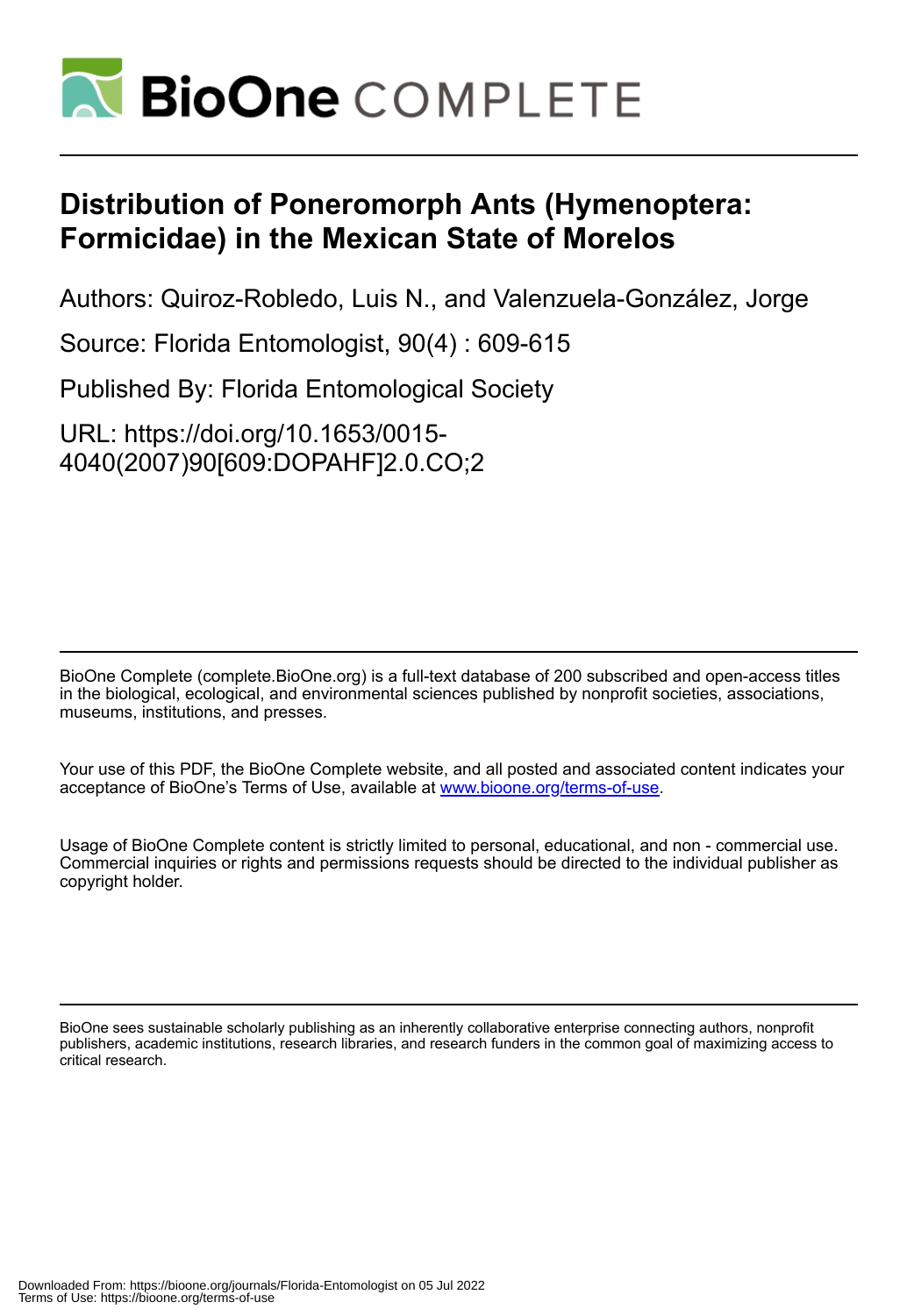## DISTRIBUTION OF PONEROMORPH ANTS (HYMENOPTERA: FORMICIDAE) IN THE MEXICAN STATE OF MORELOS

LUIS N. QUIROZ-ROBLEDO AND JORGE VALENZUELA-GONZÁLEZ Instituto de Ecología, A. C. Departamento de Entomología. Km 2.5 Carretera Antigua a Coatepec No. 361. Congregación El Haya. Código Postal 91070 Xalapa, Veracruz, Mexico

E-mail: quirozl@ecologia.edu.mx; valenjor@ecologia.edu.mx

#### ABSTRACT

We surveyed poneromorph ants of Morelos state in south-central Mexico with pitfall traps and hand collecting. In total, we collected 16 poneromorph species representing 9 genera (*Anochetus*, *Ectatomma*, *Gnamptogenys*, *Hypoponera*, *Leptogenys*, *Odontomachus*, *Pachycondyla*, and *Patythyrea*). Although all 16 species are previously known from Mexico, our records increase the number of poneromorphs known from Morelos from 5 to 18. The most commonly collected species were *O. clarus*, *G. striatula*, *E. tuberculum*, and *H. opaciceps*, all extremely widespread Neotropical species. Some information is provided on distribution, foraging strati, and nesting.

Key Words: ants, Poneromorphs, nesting, strati

### **RESUMEN**

Se hizo un inventario de las hormigas Poneromorfas del estado de Morelos, ubicado en la región centro-sur de la República Mexicana. Los muestreos se realizaron por medio de colectas directas y del uso de trampas. En total se encontraron 16 especies poneromorfas pertenecientes a nueve géneros (*Anochetus*, *Belonopelta*, *Ectatomma*, *Gnamptogenys*, *Hypoponera*, *Leptogenys*, *Odontomachus*, *Pachycondyla* y *Platythyrea*), ninguna de estas especies son informadas por vez primera para México, pero nuestros registros incrementan el número de poneromorfas conocidas para Morelos de 5 a 18. Las especies más comúnmente colectadas fueron *O. clarus*, *G. striatula*, *E. tuberculatum* y *H. opaciceps*, todas ellas especies neotropicales ampliamente dispersas. Se proporciona alguna información de su distribución, de sus estratos de forrajeo y de anidación.

Translation provided by the authors.

In general, poneromorph ants (Bolton 2003), previously part of the subfamily Ponerinae, have been considered "primitive" both in terms of their morphology and habits. These ants have a wide, mainly Pantropical distribution (Smith 1979; Hölldobler & Wilson 1990). Most species live in small colonies formed by a few dozen to a maximum of some hundred individuals, with workers that tend to be monomorphic. They are generally predators, although some also feed on sugary nectars, fruit, and the secretions of certain homopterans. Most species forage alone, although some exhibit recruiting behavior. Hölldobler & Wilson (1990) provide additional information on their biology and habits.

On the American continent, 25 genera of these ants are known, of which 17 have been recorded for Mexico (Bolton 1994; Brandão 1996; Lattke 2003). At present, 76 species of poneromorphs are recognized for the Mexican Republic, of which only 5 have been recorded for Morelos (Kempf 1972; Smith 1979; Rodríguez 1986; Brandão 1991, 1996; Cartas 1993; Bolton 1995; Lattke 1995; Quiroz & Valenzuela 1995, 2002; Castaño 1996; Rojas 1996; Longino 1998; Lachaud &

García-Ballinas 2001; Durou et. al. 2002). Baroni-Urbani (1983), Hölldobler & Wilson (1990), and Bolton (1994) provide keys for the identification of Neotropical genera, and MacKay & MacKay (1989) for those found in Mexico.

The state of Morelos is situated in south central Mexico between 2 important geographic zones: the Transverse Neovolcanic Belt and the Rio Balsas Basin. The state's rugged topography favors several climatic domains and an important floristic diversity. In addition, Morelos is characterized by the presence of Neartic, Neotropical, and some autochthonous faunal components (Anonymous 1981; Aguilar 1990).

The present study provides an inventory of the poneromorph ant species that occur in the state. It also includes some information on the distribution, nesting, and foraging habits of these species.

#### DESCRIPTION OF THE STUDY AREA

The state of Morelos is located between 18°22'06"N and 19°07'10"N, and 98°03'W and 98°30'08"W. Its region (covering a surface area of  $4,958 \text{ km}^2$ ) is divided into 33 municipalities, with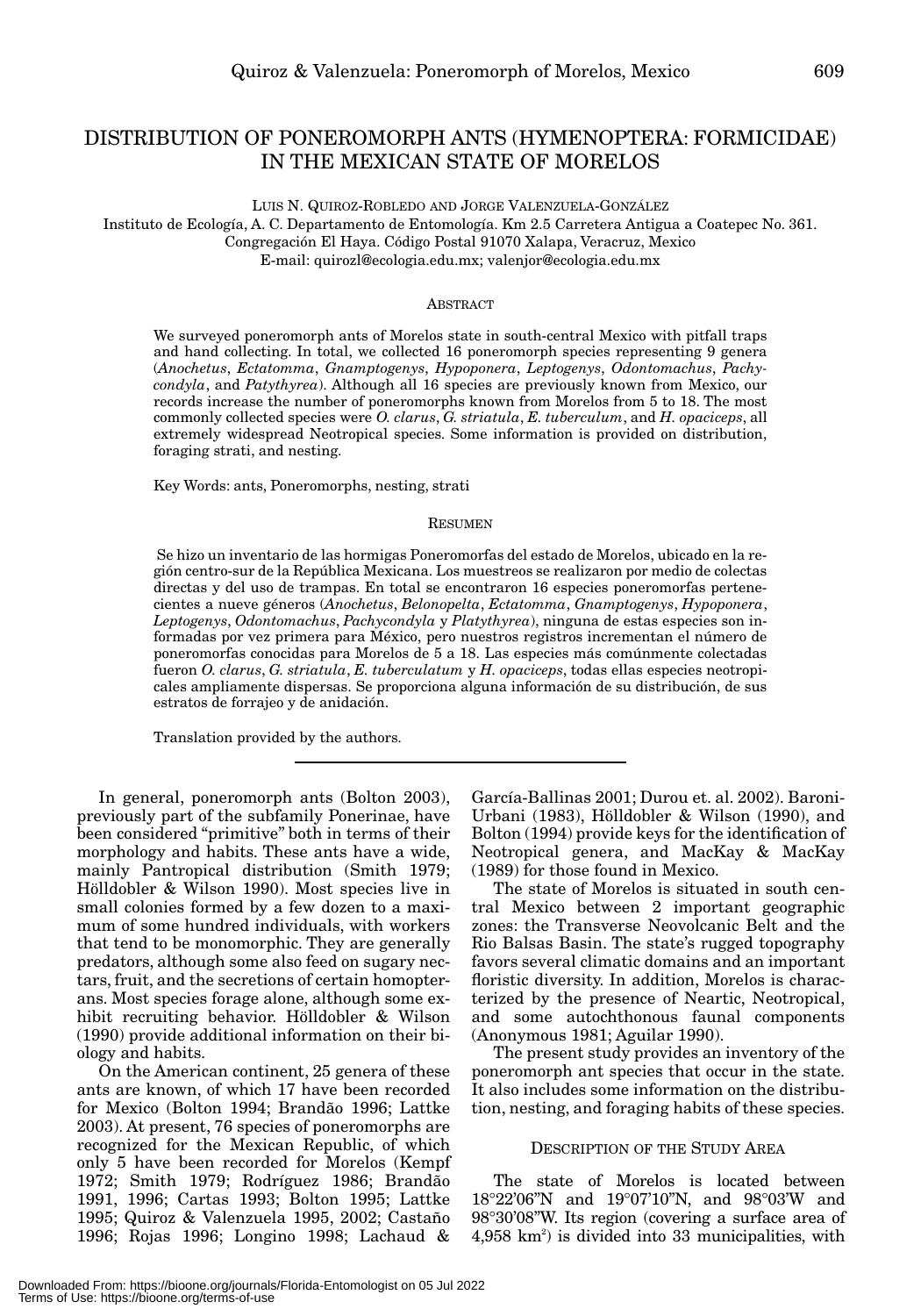the state capital located in the city of Cuernavaca. The 2 highest points in Morelos, Chichinautzin Mountain and the Popocatepetl Volcano, are located in the northern region at altitudes of 3,450 m and 5,452 m above sea level, respectively. From these heights, the state's topography descends southward to 890 m in the Jojutla Valley and then climbs again to 1,500 m in the Sierra de San Gabriel in southern Morelos, near Guerrero (Vidal 1980).

The climate is hot and sub-humid in most parts of the state. Temperate and sub-humid conditions predominate on mountain slopes, whereas semi-cold to cold conditions characterize altitudes above 2,800 m (Anonymous 1981). Tropical deciduous forest (TDF) is the most widely distributed vegetation type in the state, ranging between 890 m and 1,800 m above sea level and covering more than 50% of the state's surface area. Some disturbed areas of TDF have been transformed into thorn forests ("huizacheras"), which are generally characterized by a great number and variety of *Acacia* species. Among the ravines and canyons of the mountainous zone, small patches of temperate cloud forest can be found. Stands of pine, oak, and fir occur from 1,800 m to 4,000 m. In the highest part of the state, bordering the slopes of Popocatepetl, mountain prairie is prevalent. The average frost line is located at approximately 5,000 m (Miranda & Hernández 1963; Rzedowski 1978; Anonymous 1981).

#### MATERIALS AND METHODS

We collected ants at 2-4 sites in each of the 33 municipalities of Morelos, in 7 vegetation types at elevations ranging from 890-3500 m (Fig. 1 and Table 1). Ants were collected from pitfall traps and also captured directly with entomological forceps and aspirators. Direct collection was conducted by following a 100 m transect at each sampling site, with ants captured from soil, under rocks, on fallen trunks, inside trunks, and on vegetation (grass, shrubs, and trees) to a height of approximately 2 meters. Two people carried out this procedure, which lasted 3 h at each of the 77 sites (Table 1).

For trapping, we placed 2 pitfall traps in each of the selected areas. They consisted of 1-L capacity plastic containers with a diameter of 13 cm. These were half-filled with commercial antifreeze diluted 30% with water as a preservative and buried so that their openings were at soil level. Finally, they were covered with a plastic plate to prevent desiccation and contamination by garbage and/or water if it rained. Traps were emptied every 48 h after placement.

We preserved specimens in 70% ethanol. We mounted vouchers and identified them using MacKay & MacKay (1989), MacKay & Vinson 1989, Bolton 1994, and Longino's (1998) web page. We deposited vouchers of all species at the Institute of Ecology, Xalapa, Veracruz (IEXA).



Fig. 1. Location of the study area. Collection sites (1 to 77) are identified on the map according to numbers, as indicated in Table 1.

#### RESULTS AND DISCUSSION

A total of 139 poneromorph ant samples were obtained, with 56.3% collected directly and 46.3% from traps. From all samples, 576 specimens were obtained. Compared with the capture of other ant subfamilies, relatively few poneromorph specimens were obtained; for example, over 5000 Ecitoninae ants were collected under similar conditions (Quiroz & Valenzuela 2006). Poneromorphs tend to form low-population colonies, and individuals generally forage alone. They can, however, represent a substantial percentage of ant biomass in tropical regions due to the abundance of certain species and to the relatively large size of some (e.g., Cartas 1993).

Preliminary data show that in the state of Morelos the subfamily Myrmicinae has the greatest richness in terms of genera (41.5%), followed by poneromorphs (19.5%), Formicinae (17.1%), Dolichoderinae (12.2%), Ecitoninae (7.2%), and Pseudomyrmecinae (2.5%).

Table 2 lists the species collected. The genus with the greatest species richness is *Gnamptogenys* (4 species), followed by *Hypoponera*, *Pachycondyla*, *Odontomachus*, and *Ectatomma* (2 species each); and *Anochetus*, *Belonopelta*, *Leptogenys*, and *Platythyrea* (1 each).

A total of 16 species of poneromorph ants were found in Morelos. Two other species, *Hypoponera foeda* and *Leptogenys wheeleri*, were not collected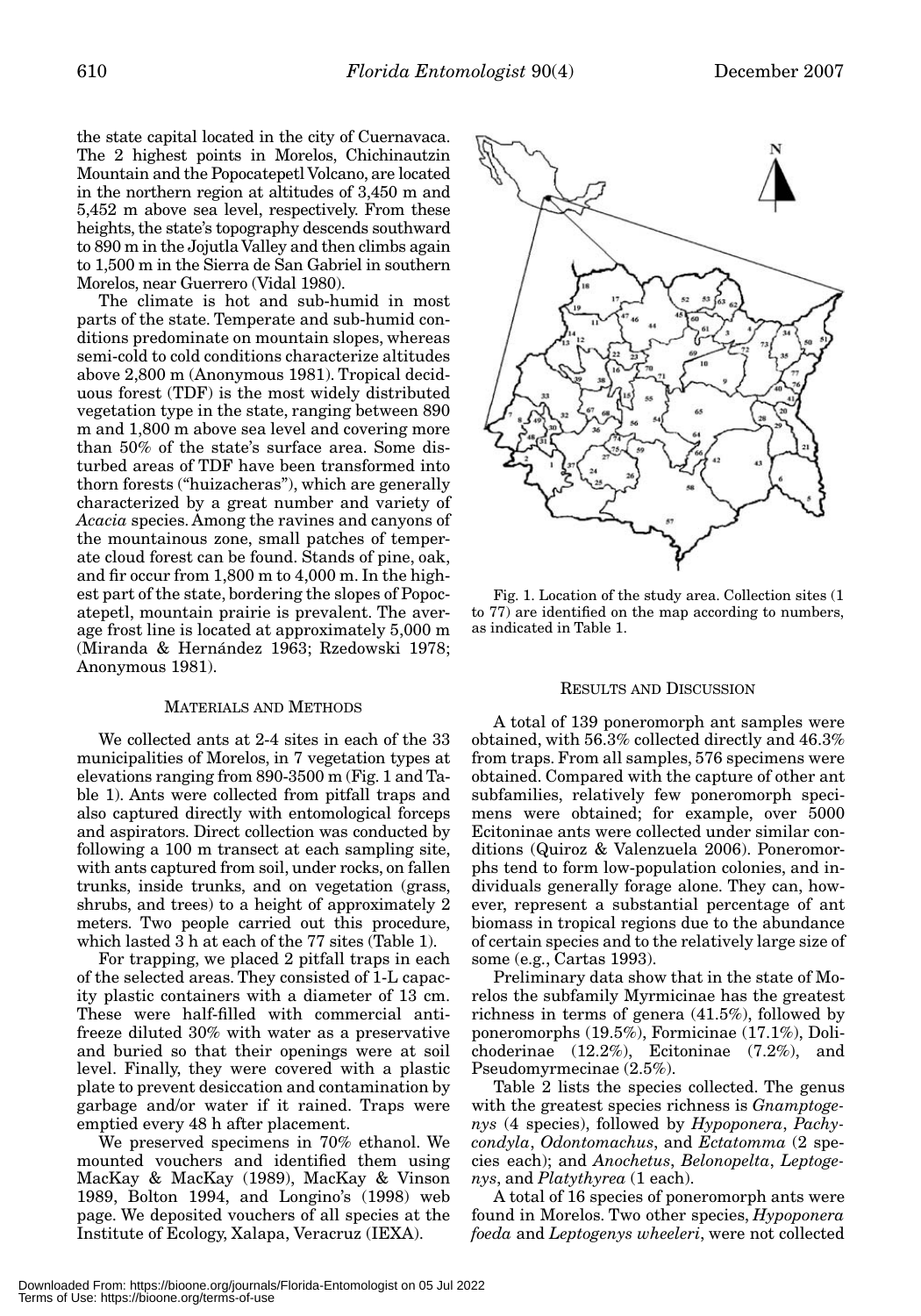| Municipality      | $\mathbf{CS}$                  | Altitude | Longitude W                              | Latitude N                               |
|-------------------|--------------------------------|----------|------------------------------------------|------------------------------------------|
| Amacuzac          | 1. Amacuzac                    | 900      | 99°22'10"                                | 18°35'55"                                |
|                   | 2. Huajintlán                  | 920      | $99^{\circ}25'30"$                       | 18°36'35"                                |
| Atlatlaucan       | 3. Atlatlaucan                 | 1620     | $98^{\circ}53'52"$                       | $18^{\circ}56'05"$                       |
|                   | 4. San Juan                    | 1600     | $98^{\circ}55'40"$                       | 18°56'09"                                |
| Axochiapan        | 5. Axochiapan                  | 1030     | $98^{\circ}45'10"$                       | 18°30'08"                                |
|                   | 6. Quebrantadero               | 1060     | $98^{\circ}47'23"$                       | $18^{\circ}31'31"$                       |
| Coatlán del Rió   | 7. Cocoyotla                   | 1060     | $99^{\circ}26'57"$                       | $18^{\circ}45'15"$                       |
|                   | 8. Coatlán                     | 1010     | $99^{\circ}26'00"$                       | $18^{\circ}44'43"$                       |
| Cuautla           | 9. Libramiento                 | 1382     | $98^{\circ}53'46"$                       | $18^{\circ}47'27"$                       |
|                   | 10. Calderón                   | 1317     | $98^{\circ}58^{\prime}42^{\prime\prime}$ | 18°51'41"                                |
| Cuernavaca        | 11. Chamilpa                   | 1850     | 99°14'03"                                | $18^{\circ}58'05"$                       |
|                   | 12. Reforma                    | 1530     | $99^{\circ}13'00"$                       | $18^{\circ}56'06"$                       |
|                   | 13. Flores Magón               | 1520     | 99°11'05"                                | $18^{\circ}55'05"$                       |
|                   | 14. Cuernavaca                 | 1510     | $99^{\circ}14'03"$                       | $18^{\circ}55'07"$                       |
| Emiliano Zapata   | 15. Tetecalita                 | 1150     | $99^{\circ}10'46"$                       | $18^{\circ}46'05"$                       |
|                   | 16. Calera Chica               | 1205     | $99^{\circ}46'05"$                       | $18^{\circ}49'53"$                       |
| Huitzilac         | 17. Coajomulco                 | 1650     | $99^{\circ}12'16"$                       | $19^{\circ}02'01"$                       |
|                   | 18. Cempoala                   | 3500     | $99^{\circ}21'03"$                       | $19^{\circ}06'00"$                       |
|                   | 19. Huitzilac                  | 2550     | $99^{\circ}16'02"$                       | $19^{\circ}01'42"$                       |
| Jantetelco        | 20. Carr. a Cuautla            | 1400     | $98^{\circ}47'06"$                       | $18^{\circ}42'07"$                       |
|                   | 21. Carr. a Izucar             | 1440     | $98^{\circ}47'55"$                       | 18°43'24"                                |
| Jiutepec          | 22. Tlahuapan                  | 1350     | $99^{\circ}10'04"$                       | 18°53'07"                                |
|                   | 23. Progreso                   | 1350     | 99°09'12"                                | 18°52'48"                                |
| Jojutla           | 24. Carr. Jojutla-Ttla         | 900      | $99^{\circ}16'05"$                       | 18°34'05"                                |
|                   | 25. Tehuixtla                  | 870      | $99^{\circ}16'15"$                       | 18°33'34"                                |
|                   | 26. Higuerón                   | 900      | $99^{\circ}10'50"$                       | 18°34'39"                                |
|                   | 27. Jicarero                   |          |                                          | 18°36'50"                                |
|                   |                                | 940      | $99^{\circ}13'20"$                       |                                          |
| Jonacatepec       | 28. Jonacatepec                | 1290     | $98^{\circ}48'09"$                       | 18°40'58"                                |
|                   | 29. Tlaica                     | 1300     | 98°50'57"                                | 18°42'15"                                |
| Mazatepec         | 30. Justo Sierra               | 980      | $99^{\circ}21'43"$                       | $18^{\circ}43'37"$                       |
|                   | 31. Cuauchichinola             | 910      | 99°22'27"                                | 18°39'49"                                |
| Miacatlán         | 32. Coatetelco                 | 980      | $99^{\circ}19'32"$                       | $18^{\circ}43'46"$                       |
|                   | 33. Miacatlán                  | 1000     | 99°21'34"                                | $18^{\circ}46'07"$                       |
| Ocuituco          | 34. Huecahuasco                | 2100     | 98°47'08"                                | $18^{\circ}56'13"$                       |
|                   | 35. Ocuituco                   | 1900     | $98^{\circ}46^{\prime}24^{\prime\prime}$ | 18°52'22"                                |
| Puente de Ixtla   | 36. Carr. a Alpuyeca-Xoxocotla | 1030     | $99^{\circ}14'38"$                       | $18^{\circ}41'06"$                       |
|                   | 37. Pte. De Ixtla              | 900      | $99^{\circ}19'11"$                       | 18°37'00"                                |
| Temixco           | 38. Acatlipa                   | 1170     | $99^{\circ}13'07"$                       | $18^{\circ}48'06"$                       |
|                   | 39. Xochicalco                 | 1170     | $99^{\circ}17'52"$                       | $18^{\circ}47'21"$                       |
| Temoac            | 40. Temoac                     | 1580     | $98^{\circ}46'32"$                       | $18^{\circ}46^{\prime}23^{\prime\prime}$ |
|                   | 41. Amilcingo                  | 1500     | 98°46'10"                                | $18^{\circ}44'33"$                       |
| Tepalcingo        | 42. Agua Fría                  | 1100     | $98^{\circ}58'01"$                       | 18°35'02"                                |
|                   | 43. Tepalcingo                 | 1160     | 98°50'37"                                | 18°35'47"                                |
| Tepoztlán         | 44. Tepoztlán                  | 1710     | $99^{\circ}05'59"$                       | 18°59'07"                                |
|                   | 45. Amatlán                    | 1620     | 99°02'09"                                | $18^{\circ}58'41"$                       |
|                   | 46. Tescal                     | 1700     | 99°09'02"                                | 18°58'02"                                |
|                   | 47. Cartuchos                  | 1940     | 99°11'35"                                | $18^{\circ}58'46"$                       |
| Tetecala          | 48. Actopan                    | 980      | $99^{\circ}24'30"$                       | $18^{\circ}43'53"$                       |
|                   | 49. Tetecala                   | 960      | 99°23'55"                                | $18^{\circ}43'45"$                       |
| Tetéla del Volcán | 50. Tetela del V               | 2200     | $98^{\circ}43'46"$                       | $18^{\circ}53'31"$                       |
|                   | 51. Hueyapan                   | 2340     | $98^{\circ}41'29"$                       | $18^{\circ}53'02"$                       |
| Tlalnepantla      | 52. Felipe Neri                | 2050     | 98°59'49"                                | $19^{\circ}00^{\prime}24"$               |
|                   | 53. El Vigia                   | 2140     | 98°57'34"                                | $19^{\circ}00'35"$                       |
|                   | 54. Temilpa                    | 960      | $99^{\circ}06^{\prime}28"$               | $18^{\circ}42'41"$                       |
| Tlaltizapan       | 55. Ticuman                    | 990      | $99^{\circ}10'44"$                       | $18^{\circ}41'54"$                       |
|                   | 56. Acamilpa                   | 1000     | $99^{\circ}09^{\prime}25"$               | $18^{\circ}42'59"$                       |
| Tlaquiltenango    | 57. Huautla                    | 945      | $99^{\circ}01'18"$                       | 18°26'29"                                |
|                   | 58. Quilamula                  | 1070     | $99^{\circ}01'10"$                       | 18°30'35"                                |
|                   | 59. Tlaquiltenango             | 920      | $99^{\circ}09'37"$                       | 18°37'44"                                |
| Tlayacapan        | 60. S. José de L               | 1880     | $99^{\circ}00'06"$                       | $18^{\circ}58'54"$                       |
|                   | 61. El bebedero                | 1310     | $98^{\circ}59'40"$                       | $18^\circ 55'27"$                        |
|                   |                                |          |                                          |                                          |

TABLE 1. COLLECTIONS SITES (CS) FOR PONEROMORPH ANTS IN THE STATE OF MORELOS, MEXICO, LISTED BY MUNIC-IPALITY. THE COORDINATES AND ALTITUDE OF EACH SITE ARE LISTED.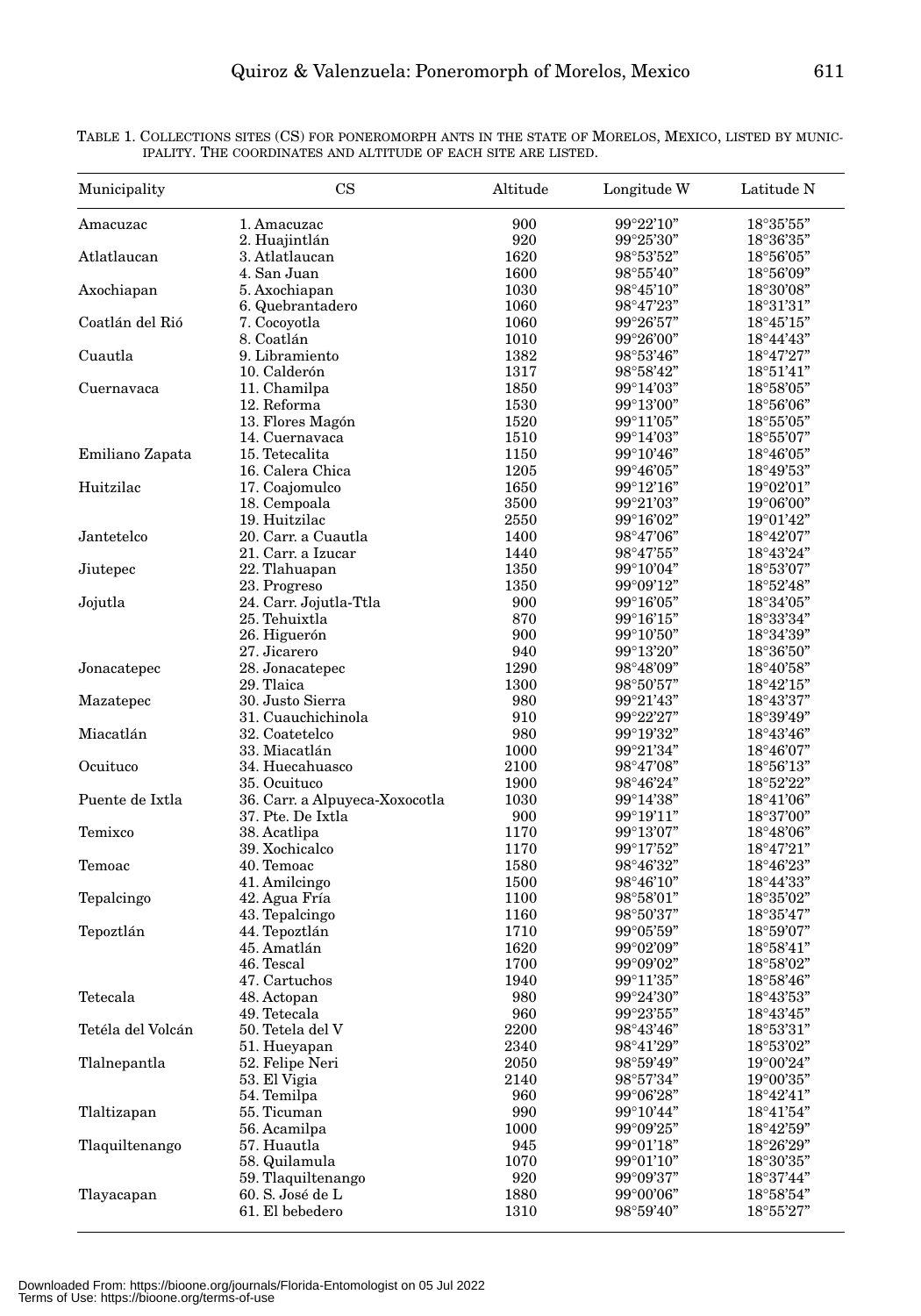| Municipality   | CS                | Altitude | Longitude W        | Latitude N         |
|----------------|-------------------|----------|--------------------|--------------------|
| Totolapan      | 62. Tepetlixpita  | 1870     | $98^{\circ}55'40"$ | 18°58'38"          |
|                | 63. Nepopualco    | 2040     | $98^{\circ}56'34"$ | 18°59'54"          |
| Villa de Ayala | 64. Rafael Merino | 1133     | $98^{\circ}59'04"$ | $18^{\circ}44'37"$ |
|                | 65. Moyotepec     | 1100     | $98^{\circ}59'35"$ | $18^{\circ}43'12"$ |
|                | 66. Chinameca     | 1050     | $98^{\circ}59'46"$ | 18°37'14"          |
| Xochitepec     | 67. Alpuyeca      | 1050     | $99^{\circ}15'29"$ | $18^{\circ}44'37"$ |
|                | 68. Alcanfores    | 1060     | $99^{\circ}16'13"$ | 18°42'27"          |
| Yautepec       | 69. Cocoyoc       | 1320     | $98^{\circ}58'55"$ | $18^{\circ}53'03"$ |
|                | 70. Cañon de L.   | 1240     | $99^{\circ}06'32"$ | 18°51'27"          |
|                | 71. San Isidro    | 1105     | $99^{\circ}05'35"$ | $18^{\circ}49'17"$ |
| Yecapixtla     | 72. Yecapixtla    | 1500     | 98°51'07"          | 18°52'52"          |
|                | 73. Xochitlán     | 1740     | $98^{\circ}48'45"$ | 18°53'13"          |
| Zacatepec      | 74. Chiverias     | 945      | $99^{\circ}13'14"$ | 18°39'14"          |
|                | 75. Galeana       | 930      | $99^{\circ}12'35"$ | 18°38'28"          |
| Zacualpan      | 76. Zacualpan     | 1640     | $98^{\circ}45'57"$ | 18°47'02"          |
|                | 77. Tlacotepec    | 1740     | $98^{\circ}45'00"$ | $18^{\circ}48'54"$ |

TABLE 1. (CONTINUED) COLLECTIONS SITES (CS) FOR PONEROMORPH ANTS IN THE STATE OF MORELOS, MEXICO, LISTED BY MUNICIPALITY. THE COORDINATES AND ALTITUDE OF EACH SITE ARE LISTED.

by us but have been reported for the state (Brandão 1996). With the new recordings, the number of poneromorph ant species reaches 18 for Morelos. None is endemic to the state: *O. clarus* is distributed in the United States and Mexico; *L. mexicana* and *L. wheeleri* have been recorded only from Mexico; *H. foeda* is known for Mexico, Central America, and some Caribbean Islands; *H. opaciceps*, *P. stigma*, *P. villosa*, and *E. tubercu-* *latum* are distributed from South America to the United States; *G striatula* and *G. regularis* are known from Mexico to Argentina; *A. mayri*, *G. strigata*, *G. sulcata*, *O. laticeps*, and *E. ruidum* are distributed in Mexico, Central America and northern South America; *B. deletrix* is distributed from Mexico to Costa Rica. One species, *Pl. punctata*, is known from the United States, Mexico, Central America, and some Caribbean Islands.

TABLE 2. COLLECTION FREQUENCY  $(n = 139)$  OF SPECIES OF PONEROMORPH ANTS COLLECTED IN THE STATE OF MORE-LOS, MEXICO WITH ALTITUDINAL RANGES AND VEGETATION TYPES WHERE THEY WERE FOUND (A: TROPICAL DECIDUOUS FOREST; B: THORN FOREST; C: PASTURELAND; D: MANGO ORCHARDS; E: AVOCADO ORCHARDS; F: ECOTONE BETWEEN TDF AND PINE-OAK FOREST; AND G: URBAN VEGETATION).

| <b>Species</b>           | N              | Altitude (m) | Vegetation          |  |
|--------------------------|----------------|--------------|---------------------|--|
| Anochetus mayri          | $\mathfrak{D}$ | 945-990      | a, c                |  |
| Belonopelta deletrix     |                | 1229         | a                   |  |
| Ectatomma ruidum         | 8              | 950-1510     | a, c, d, g          |  |
| Ectatomma tuberculatum   | 10             | 990-1480     | a, d                |  |
| Gnamptogenys regularis   |                | 1010         | a, d                |  |
| Gnamptogenys striatula   | 17             | 1010-1510    | a, b, d             |  |
| Gnamptogenys strigata    |                | 945-1540     | a, g                |  |
| Gnamptogenys sulcata     | 4              | 1010-1160    | a                   |  |
| Hypoponera foeda         |                |              |                     |  |
| Hypoponera punctatissima |                | 1130         | a                   |  |
| Hypoponera opaciceps     | 10             | 1010-1850    | a, d, f             |  |
| Leptogenys mexicana      | 4              | 990-1190     | a, b                |  |
| Leptogenys wheeleri      |                |              |                     |  |
| Odontomachus clarus      | 52             | 890-1890     | a, c, f, b, g, d, e |  |
| Odontomachus laticeps    | 7              | 1054-1480    | a, g, d             |  |
| Pachycondyla stigma      | 8              | 950-1850     | a, f                |  |
| Pachycondyla villosa     |                | 950          | a                   |  |
| Platythyrea punctata     | 6              | 950-1850     | a, f                |  |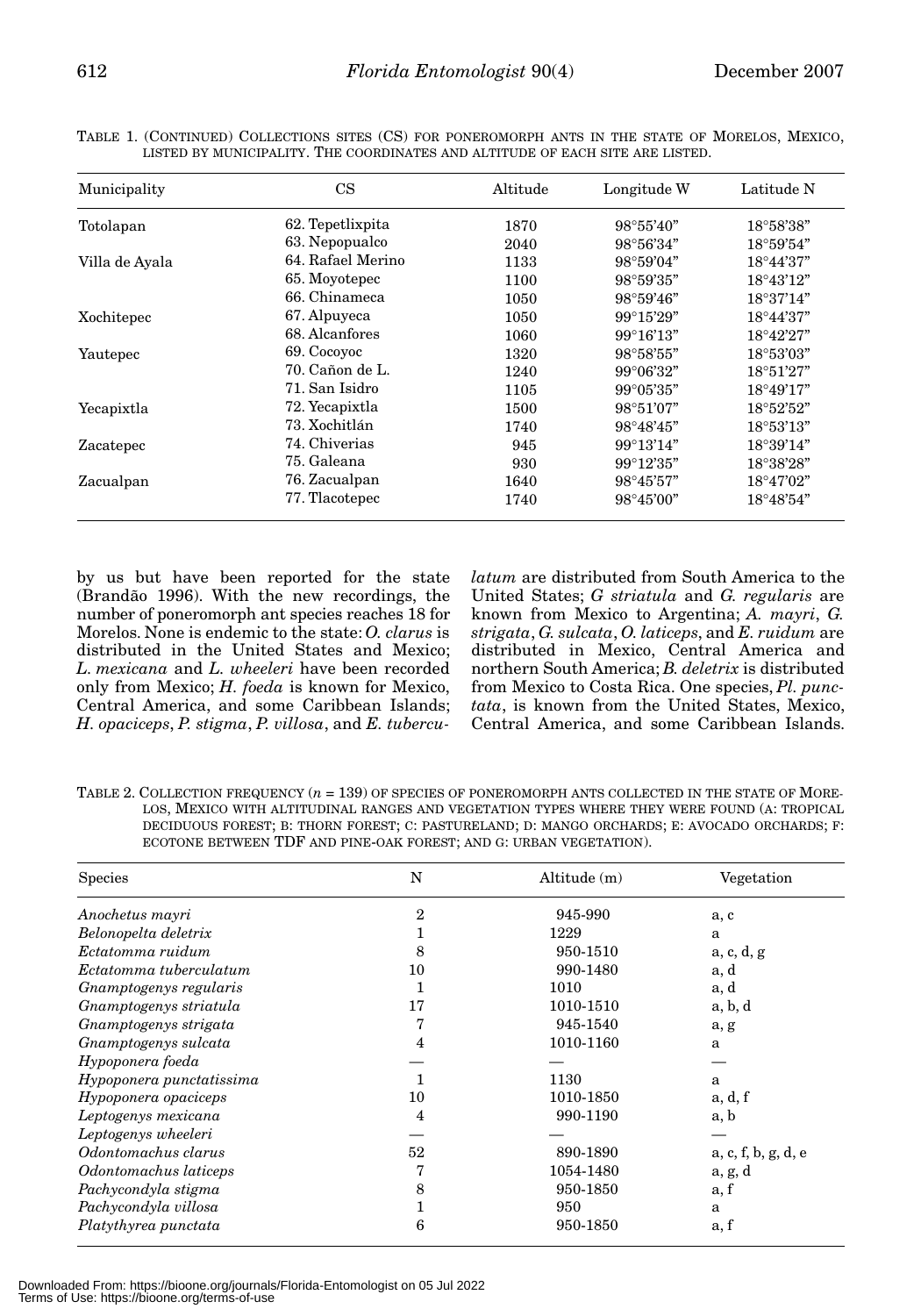Finally, *H. punctatissima* is a pantropical tramp species, probably of African origin (Wilson & Taylor 1967; Kempf 1972; Brandão 1991, 1996; Bolton 1995; Lattke 1995, 2003; Longino 1998).

Of the 16 species collected during this study, 13 are new records from the state of Morelos: *A. mayri*, *B. deletrix*, *E. ruidum*, *E. tuberculatum*, *G. strigata*, *G. sulcata*, *G. regularis*, *H. punctatissima*, *L. mexicana*, *O. laticeps*, *P. stigma*, *P. villosa* and *Pl. punctata*.

Poneromorphs are widely distributed throughout Morelos. Only four of the 33 municipalities in Morelos (Huitzilac, Tlalnepantla, Ocuituco, and Tétela del Volcán) failed to produce samples of these ants. Failure to yield samples could occur because these municipalities are located in the mountainous northern part of the state.

The most abundant and widely distributed species were *O. clarus* (37.4% of the total number of samples obtained), *G. striatula* (12.2%), *E. tuberculatum* and *H. opaciceps* (7.1%), and *E. ruidum* and *P. stigma* (6%). These 6 species represent 75.8% of the samples collected (Tables 2 and 3). Next in frequency were *G. strigata* and *O. laticeps* (5%), *Pl. punctata* (4.3%) *G. sulcata* and *L. mexicana* (3%), and *A. mayri* (1.4%). The remaining 4 species (*B. deletrix*, *G. regularis*, *H. punctatissima*, and *P. villosa*) were collected only once each, suggesting that they are uncommon in Morelos or that our sampling methods were ineffective in detecting them. Due to the methods used, we could be underestimating the species abundance of tree inhabitants, subterranean habits, and ants that nest and forage in litter.



Fig. 2. Species richness (dark bars) and collection frequency (light bars) of poneromorph ants at different altitudes in the state of Morelos.

The greatest abundance and diversity were found between 890 and 1600 m; 86.1% of samples and all species were found in this altitudinal range. Only 4 species (*H. opaciceps*, *O. clarus*, *Pl. punctata*, and *P. stigma*) were obtained above 1600 m. The highest collection altitude recorded (1,890 m) corresponds to *O. clarus*, which was found in Nepopualco, in the municipality of Totolapan (Fig. 2 and Table 2).

Poneromorphs were encountered in a great diversity of vegetational associations (Table 2) including tropical deciduous forest (TDF), ecotonal areas between TDF and pine-oak forests, thorn forests, pastureland, urban and suburban vegetation, and a variety of agroecosystems (including mango, avocado, and guava orchards).

| <b>Species</b>           | Locality                                                                                                                                                                                     |  |
|--------------------------|----------------------------------------------------------------------------------------------------------------------------------------------------------------------------------------------|--|
| Anochetus mayri          | 49,56                                                                                                                                                                                        |  |
| Belonopelta deletrix     | 57                                                                                                                                                                                           |  |
| Ectatomma ruidum         | 7, 13, 32, 44, 55, 64                                                                                                                                                                        |  |
| Ectatomma tuberculatum   | 7, 21, 32, 43, 44, 48, 65, 68                                                                                                                                                                |  |
| Gnamptogenys regularis   | 7                                                                                                                                                                                            |  |
| Gnamptogenys striatula   | 5, 6, 7, 21, 32, 44, 45, 46, 47, 70, 71                                                                                                                                                      |  |
| Gnamptogenys strigata    | 12, 29, 33, 46, 56, 70                                                                                                                                                                       |  |
| Gnamptogenys sulcata     | 7, 8, 20                                                                                                                                                                                     |  |
| Hypoponera foeda         |                                                                                                                                                                                              |  |
| Hypoponera punctatissima | 23                                                                                                                                                                                           |  |
| Hypoponera opaciceps     | 7, 10, 11, 15, 16, 22, 26, 74                                                                                                                                                                |  |
| Leptogenys mexicana      | 49, 64, 66                                                                                                                                                                                   |  |
| Leptogenys wheeleri      |                                                                                                                                                                                              |  |
| Odontomachus clarus      | 1, 3, 4, 6, 7, 10, 11, 12, 13, 14, 15, 16, 20, 21, 22, 25, 28, 29, 30, 32, 33, 37, 38, 39, 41,<br>43, 44, 45, 46, 47, 48, 54, 55, 56, 57, 58, 59, 61, 62, 64, 65, 66, 67, 68, 69, 70, 71, 72 |  |
| Odontomachus laticeps    | 7, 32, 44, 65, 70                                                                                                                                                                            |  |
| Pachycondyla stigma      | 6, 11, 55                                                                                                                                                                                    |  |
| Pachycondyla villosa     | 58                                                                                                                                                                                           |  |
| Platythyrea punctata     | 11, 20, 46, 58                                                                                                                                                                               |  |

TABLE 3. DISTRIBUTION OF PONEROMORPH SPECIES FOUND IN THE STATE OF MORELOS. TABLE 1 SHOWS THE SITE THAT CORRESPONDS TO EACH NUMBER.

Downloaded From: https://bioone.org/journals/Florida-Entomologist on 05 Jul 2022 Terms of Use: https://bioone.org/terms-of-use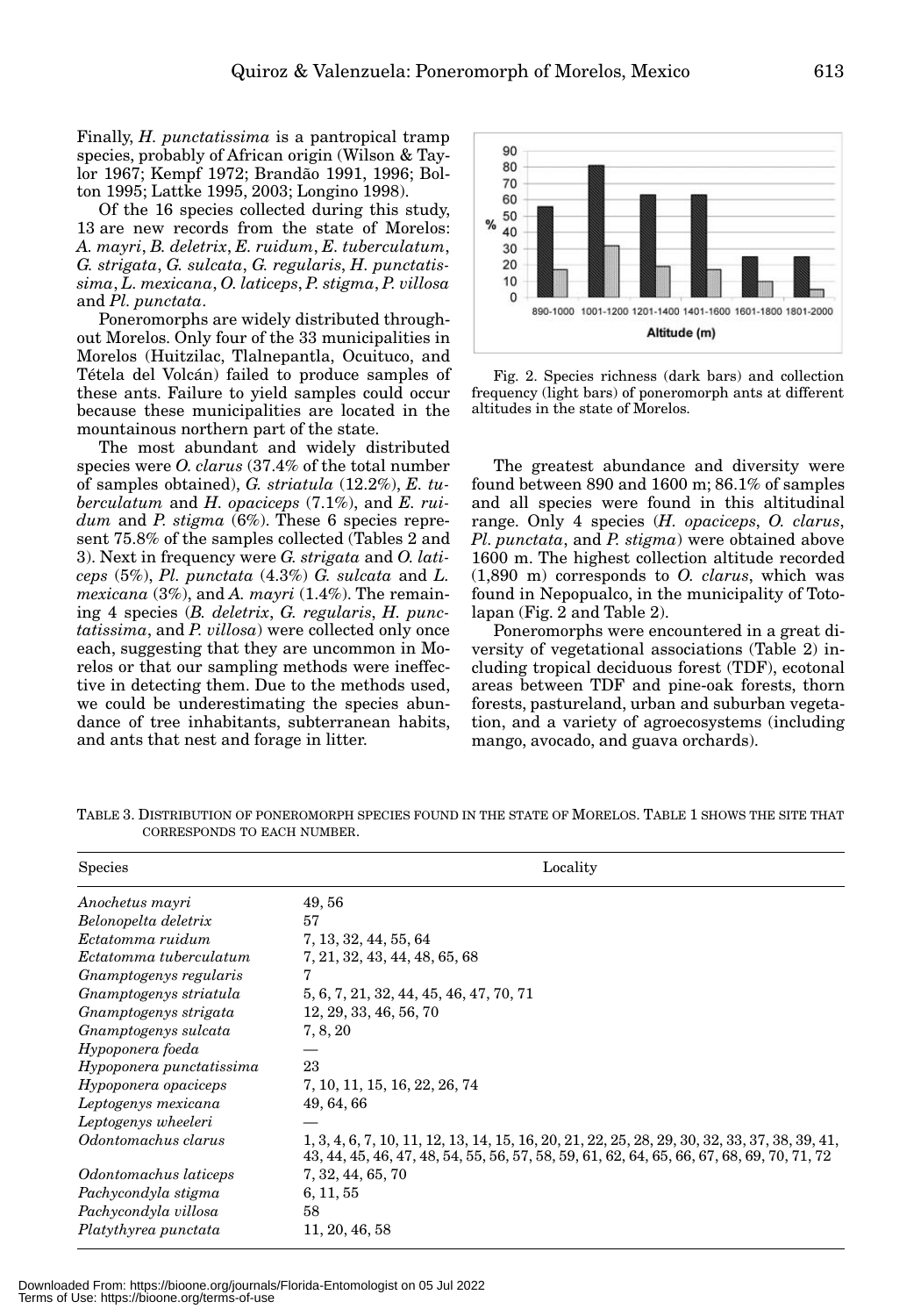Most species were found in TDF, the most extensive vegetational association in Morelos and one that is especially common in the central and southern portions of the state. Other landscape elements, including pastureland, cultivated fields, and thorn forest (mainly *Acacia* spp.), are often interspersed with the more abundant TDF. Pineoak forests are encountered in the mountainous, northern part of the state, and a transitional ecotone is a common occurrence between TDF and the pine-oak forest. This transitional zone appears to establish the distributional limit for poneromorphs within the state of Morelos.

We found that most species are epigeal foragers (except for *G. regularis* and *P. villosa*). However, some can forage underground (*L. mexicana*, *G. strigata*), in litter (*G. strigata*, *G. sulcata*, and *B. deletrix*), and others on trees *(E. tuberculatum*, *G. regularis*, *P. stigma*, *P. villosa*, and *Pl. punctata*).

Most species nest in soil (except for *A. mayri*, *G. sulcata*, *H. punctatissima*, *P. stigma*, and *P. villosa*), in some cases preferentially under rocks (*O. clarus*). Others nest in hollow branches (*A. mayri*, *B. deletrix*, *G. regularis*, *H. punctatissima*, *H. opaciceps*, *G. strigata*, and *P. stigma*), in litter (*B. deletrix*), in pre-existing cavities in dead and living trees (*G. sulcata*, *P. villosa*), and at the base of epiphytic plants *(P. villosa*). Our observations regarding foraging and nesting sites coincide with those of Lachaud (1990), Lattke (1995), Longino (1998), and Durou et al. (2002). Data for *B. deletrix* and *L. wheeleri* were taken from Longino (1998), Wilson (1955), and Durou et al. (2002).

Of the 76 species of poneromorphs reported from Mexico,18 (23.7%) are known for Morelos, even though this state is relatively small (4,958  $km^2$ ; 0.25% of the entire area of the country).

Poneromorphs are Pantropical, although in America they have made some degree of penetration into the Nearctic region (Brown 1976). Of the 18 species of poneromorphs found in Morelos, 7 are recorded from the United States. The remaining 11 species are distributed only in the Neotropics. This composition of poneromorph ants may result from the location of the state at the juncture of these 2 biogeographic zones (Brown 1976; Anonymous 1981; Aguilar 1990).

#### ACKNOWLEDGMENTS

The assistance of Patricia Galindo, Adriana Trejo and Teresa Suarez is gratefully acknowledged, especially for their help in the collection and mounting of ants. Thanks also to Ingrid Marquez for help with the translation of this paper.

#### REFERENCES CITED

AGUILAR, B. S. 1990. Dimensiones Ecológicas del Estado de Morelos. Centro Regional de Investigaciones Multidisciplinarias, UNAM. México D. F. 221 pp.

- ANONYMOUS, 1981. Síntesis Geográfica del Estado de Morelos. Secretaría de Programación y Presupuesto. Coordinación general de los servicios Nacionales de Estadística, Geografía e Informática. 110 pp.
- BARONI-URBANI, C. 1983. Clave para la determinación de los géneros de hormigas neotropicales. Graellsia 39: 73-82.
- BOLTON, B. 1994. Identification Guide to the Ant Genera of the World. Harvard University Press, Cambridge, MA. 222 pp.
- BOLTON, B. 1995. A New General Catalogue of the Ants of the World. Harvard University Press, Cambridge, MA. 504 pp.
- BOLTON, B. 2003. Synopsis and Classification of Formicidae. Mem Am Entomol Inst. 71: 1-370.
- BRANDÃO, C. R. F. 1991. Adendos ao catálogo abreviado das formigas da região Neotropical. Rev. Brasileira Entomol. 35: 319-412.
- BRANDÃO, C. R. F. 1996. Catalogue of the Neotropical Ponerinae (Hymenoptera: Formicidae) http:// research.amnh.org/entomology/social\_insects/ponesam.html
- BROWN, W. L., JR. 1975. Contribution toward a reclassification of the Formicidae. V. Ponerinae, Tribes Platythyreini, Cerapachyini, Cylindromymecini, Acanthostichini and Aenictogitini. Search 5: 1-116.
- CARTAS, C. A. 1993. Aspectos ecológicos de la formicofauna (Hymenoptera: Formicidae) del Volcán San Martín Pajapan, Veracruz. Tesis de Licenciatura. Fac. de Biol., Univ. Veracruzana. 78 pp.
- CASTAÑO-MENESES, G. 1996. Características ecológicas de las hormigas en la selva baja caducifolia de Chamela, Jal. Tesis de Maestría en Ciencias, Facultad de Ciencias, Universidad Autónoma de México, 92 pp.
- DUROU, S., A. DEJEAN, I. OLMSTED, AND R. R. SNELLING. 2002. Ant diversity in coastal zones of Quintana Roo, Mexico, with special reference to Army ants. Sociobiology 40:385-401.
- HÖLLDOBLER, B., AND E. O. WILSON. 1990. The Ants. Belknap Press of Harvard University Press, Cambridge, MA. 732 pp.
- KEMPF, W. W. 1972. Catálogo abreviado das formigas da Região Neotropical. Studia Entomol. 15: 3-344.
- LACHAUD, J. P. 1990. Foraging activity and diet in some Neotropical ponerine ants I. Ectatomma ruidum Roger (Hymenoptera: Formicidae). Folia Entomol. Mexicana (78): 241-256.
- LACHAUD, J. P., AND J. A. GARCÍA-BALLINAS. 2001. Diversité de la myrmécofaune (Ponerinae et Cerapachyinae) dans les agroécosystemes de café et cacao au Mexique. Actes des Colloques Insectes Soc. 14: 95-99.
- LATTKE, J. E. 1995. Revision of the ant genus *Gnamptogenys* in the New World (Hymenoptera: Formicidae). J. Hym. Res. 4: 137-193.
- LATTKE, J. E. 2003. Capítulo 16 Subfamilia Ponerinae, pp. 261-276 *In* F. Fernández (ed) Introducción a las Hormigas de la Región Neotropical Instituto Humboldt, Bogotá D.C., xxvi + 398 pp.
- LONGINO, J. T. 1998. Ants of Costa Rica. http://www.evergreen.edu/ants/AntsofCostaRica.html
- MACKAY, W. P., AND S. B. VINSON. 1989. A guide to species identification of New World ants (Hymenoptera: Formicidae). Sociobiology 16: 3-47.
- MACKAY, W. P., AND E. MACKAY. 1989. Clave de los Géneros de Hormigas en México (Hymenoptera: Formicidae). Memorias del II Simposio Nacional de Insectos Sociales. Oaxtepec, Mor. México. Sociedad Mexicana de Entomol. pp. 1-82.